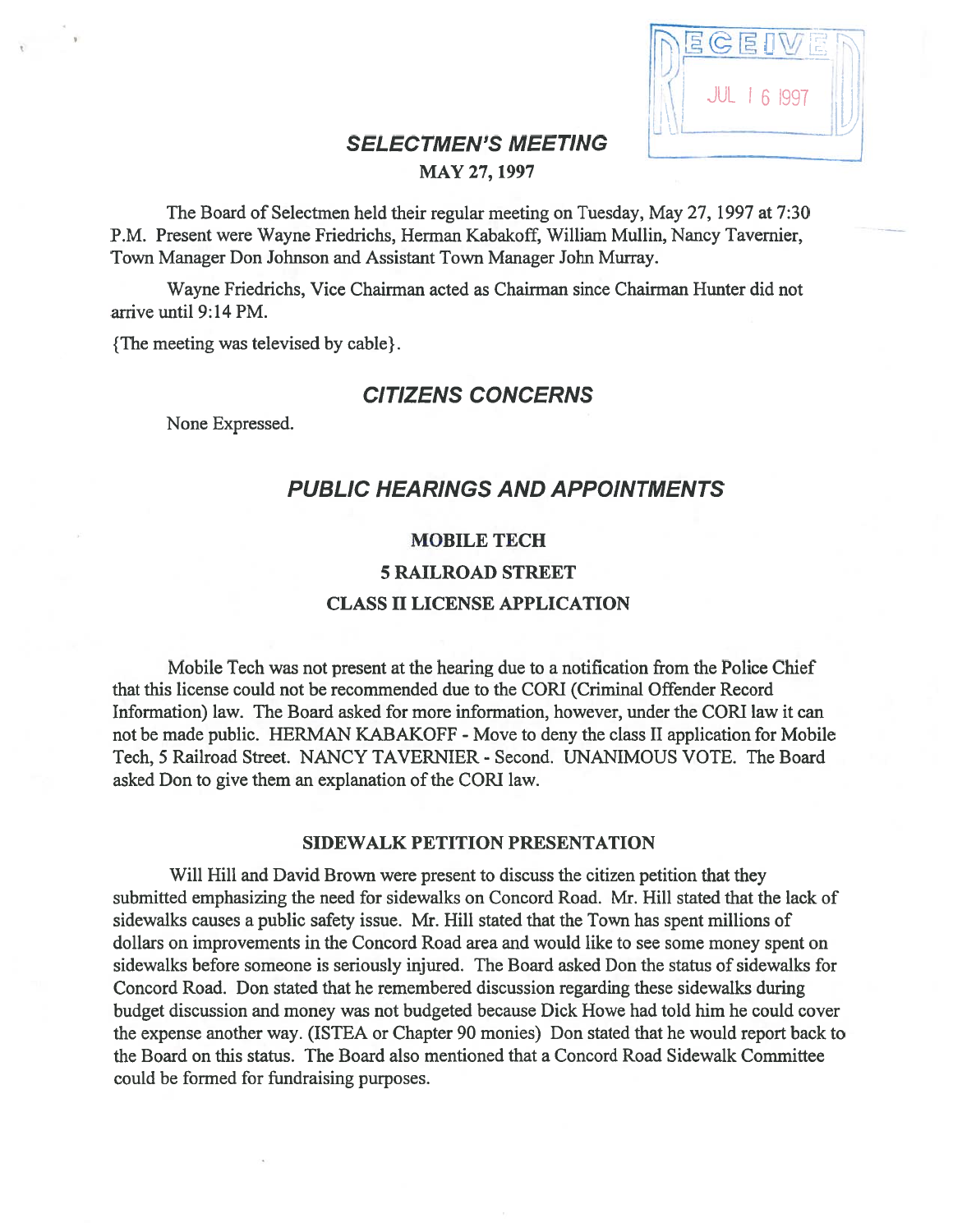# SELECTMEN'S BUSINESS

### MASSACHUSETTS FAMILY LITERACY CONSORTIUM

The Board stated that this organization is looking for <sup>a</sup> representative from the Town for this cause. Don stated that he would like to see the Board delegate this to the School. Donna Jacobs, Assistant Planner, could provide the statistical data to the school. NANCY TAVERNIER - Move that Don Johnson transmit a memo to Isa Zimmerman, Superintendent of Schools, stating that the Town has been contacted and will provide statistical data to them. WILLIAM MULLIN - Second. UNANIMOUS VOTE.

#### EXCHANGE HALL DANCE

The Board asked if abutters were notified of this dance. Staff stated that immediate abutters would be notified. WILLIAM MULLIN - Move to approve exchange hall dance on June 21, 1997 with the following conditions:

1. Noise to be controlled by the windows being closed throughout the hall. At <sup>a</sup> minimum windows must remain closed on the easterly side of the building.

2. Detail officers must be provided in accordance with the Chief of Police.

3. Maximum occupancy and attendance not to exceed 175.

4. Neighbors shall be notified of the event by the sponsor.

5. Volume of music to be kept at a reasonable level at the direction of the Detail Officer.

6. Time of the event shall be from  $7:00$  PM to  $11:00$  PM.

HERMAN KABAKOFF - Second. UNANIMOUS VOTE.

## ROUTE 2 CORRIDOR ADVISORY COMMITTEE

Dore' Hunter requested that this item be placed on the agenda and <sup>a</sup> draft letter has been submitted to the Board for approval. Wayne gave <sup>a</sup> brief overview of the CAC meetings. Acton was told that Mass Highway is awaiting specifications for <sup>a</sup> proposed overpass between the crest of the hill east of Hosmer Street and the Piper/Taylor intersection. NANCY TAVERNIER - Move to approve draft letter. HERMAN KABAKOFF - Second. 3-1 with Bill Mullin voting No. Motion passes. Bill stated that he was uncomfortable with the location of the grade separation and wants assurance that it will be located at Piper/Taylor.

#### PARENT ALLIANCE ROUNDTABLE

Nancy brought to the Board's attention that there will be <sup>a</sup> roundtable discussion on Tuesday, June 17th in Room 204 at 7:00 PM regarding drug and alcohol use by teenagers.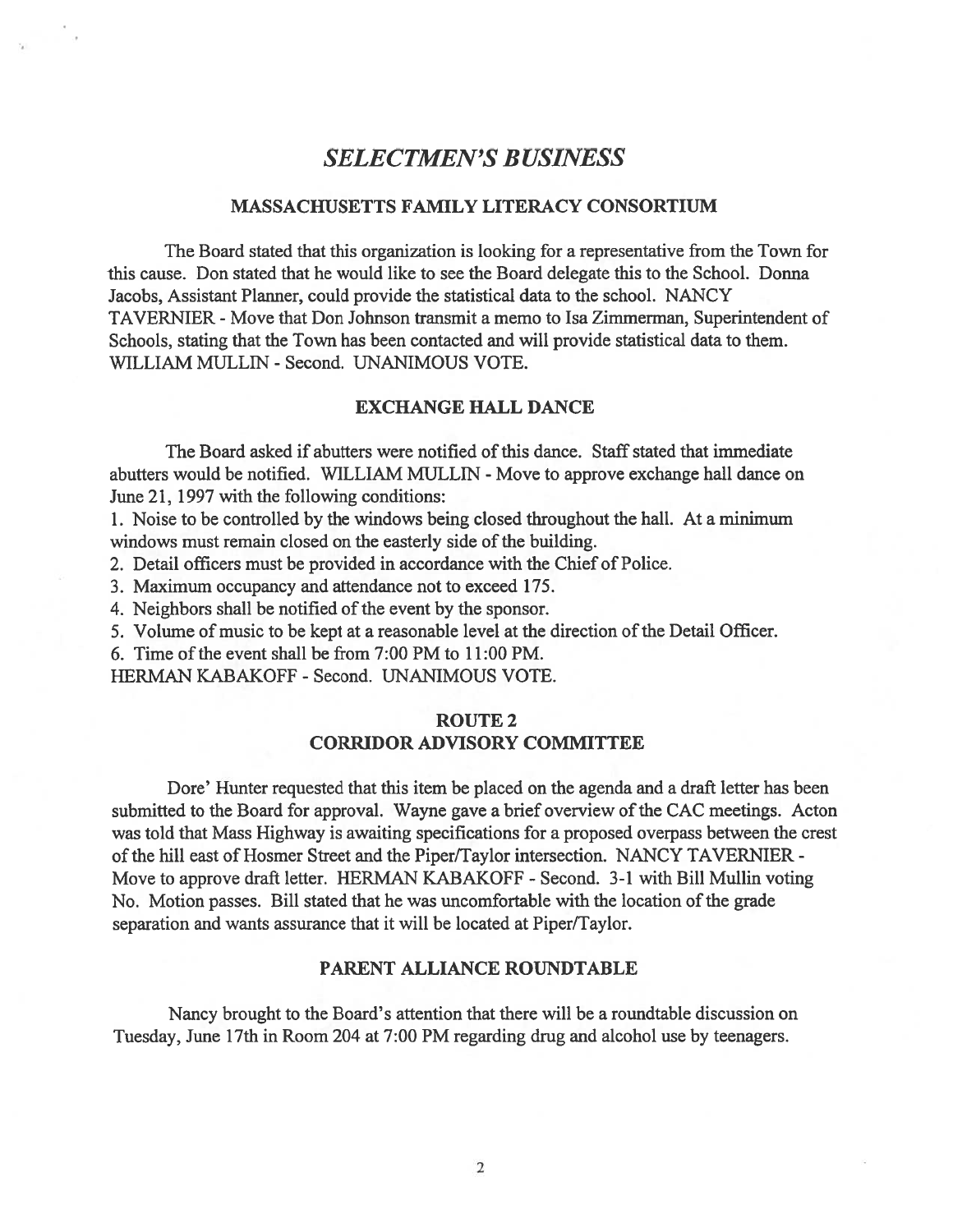## BEAVER PROBLEM 22 COWDREY LANE

Don stated that he has received additional material regarding the beaver dam behind 22 Cowdrey Lane. Don indicated that he will distribute in this weekends packet. This process is getting more complicated by the moment and the Board directed Don to ge<sup>t</sup> involved. WILLIAM MULLIN - Move to direct Don to send a letter to Trudy Cox with a cc: to Governor. Weld and Rep. Resor and Durand indicating that these people need help and the process that they are going through in unacceptable. HERMAN KABAKOFF - Second. UNANIMOUS VOTE.

#### BUSINESS OUTREACH

Bill Mullin wanted to clarify that the \$5,000 budgeted for the Business Outreach Program was not just for a video. A portion of the \$5,000 will be used to purchase the video.

### MEMORIAL DAY PARADE

The Board wanted to thank Paul Hoff for the wonderful job he did organizing and implementing the Memorial Day Parade. The Board also wanted staff to thank the Cemetery Staff for how wonderful the cemetery looked.

## VILLAGE EAST SITE PLAN DECISION 103 GREAT ROAD

DORE' HUNTER - Move to approve Village East Site Plan Decision, 103 Great Road. HERMAN KABAKOFF - Second. UNANIMOUS VOTE.

# CONSENTA GENDA

NANCY TAVERNIER - Move to accept the consent calendar as printed. WILLIAM MULLEN -Second. UNANIMOUS VOTE.

## TOWN MANAGERS REPORT

#### YEAR END FUNDS

Don presented to the Board two requests for Year End Funds. Isa Zimmerman has asked that the Town repair the junior high tennis courts at <sup>a</sup> cost of \$77,000. Bill Mullin suggested that we use year end funds for the upgrade of Town Hall holiday lights at <sup>a</sup> cost of \$14,000. Bill also proposed that lights be added to the Library, Common and West Acton Center for an additional \$26,600. Several requests have been made by the citizens for new lighting and Bill feels we should be responsive to their input. Bill also stated that these lights are not only a symbol of the holiday but also a symbol of the Town of Acton.